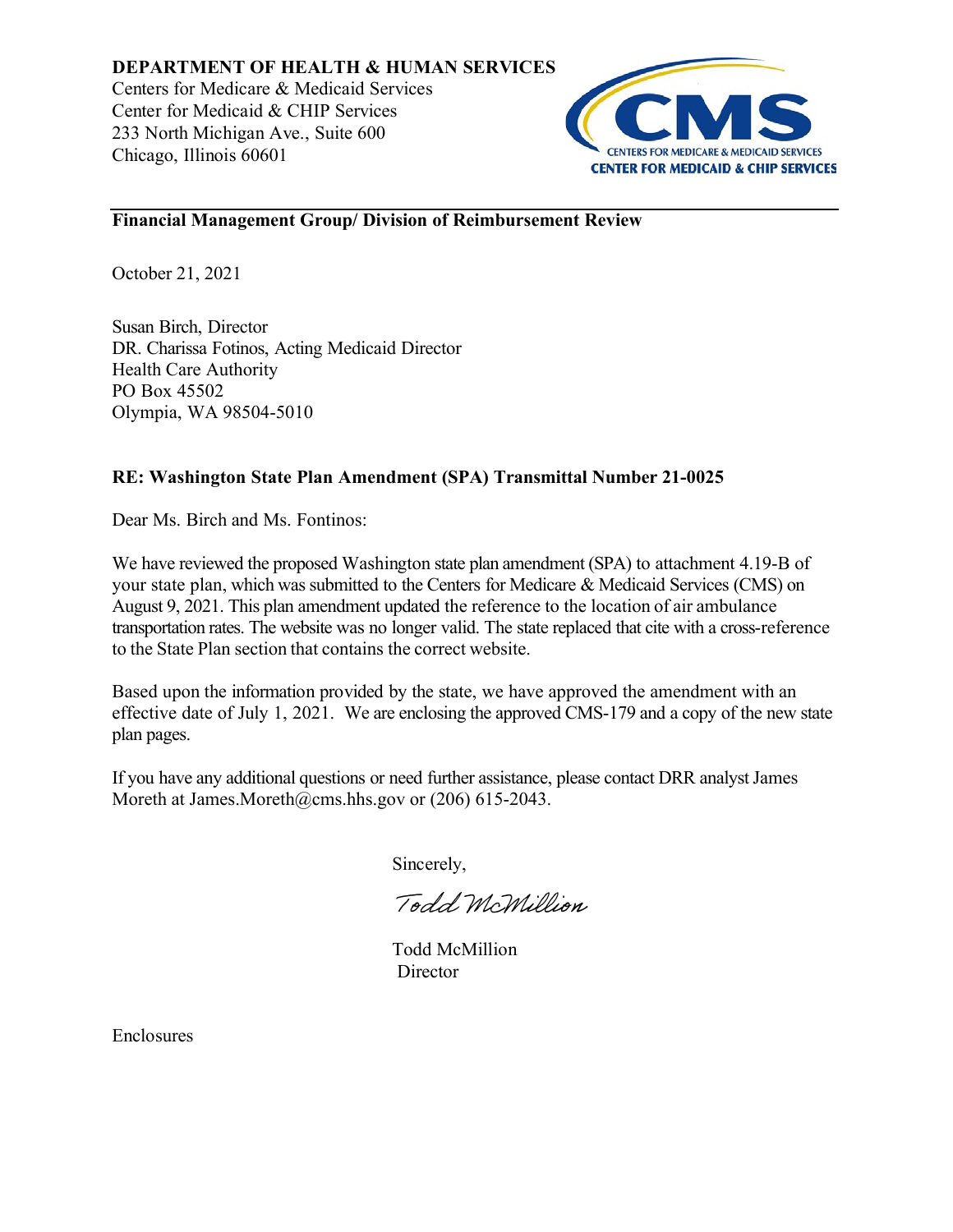| DEPARTMENT OF HEALTH AND HUMAN SERVICES<br>HEALTH CARE FINANCING ADMINISTRATION                                                                                                                                                                              |                                                                                                                                                                                       | <b>FORM APPROVED</b><br>OMB NO. 0938-0193 |
|--------------------------------------------------------------------------------------------------------------------------------------------------------------------------------------------------------------------------------------------------------------|---------------------------------------------------------------------------------------------------------------------------------------------------------------------------------------|-------------------------------------------|
| <b>TRANSMITTAL AND NOTICE OF APPROVAL OF</b><br><b>STATE PLAN MATERIAL</b>                                                                                                                                                                                   | 1. TRANSMITTAL NUMBER:<br>21-0025                                                                                                                                                     | 2. STATE<br>Washington                    |
| <b>FOR: HEALTH CARE FINANCING ADMINISTRATION</b>                                                                                                                                                                                                             | 3. PROGRAM IDENTIFICATION: TITLE XIX OF THE<br>SOCIAL SECURITY ACT (MEDICAID)                                                                                                         |                                           |
| TO: REGIONAL ADMINISTRATOR<br>HEALTH CARE FINANCING ADMINISTRATION<br>DEPARTMENT OF HEALTH AND HUMAN SERVICES<br>5. TYPE OF PLAN MATERIAL (Check One):                                                                                                       | 4. PROPOSED EFFECTIVE DATE<br>July 1, 2020 2021                                                                                                                                       |                                           |
| NEW STATE PLAN                                                                                                                                                                                                                                               | AMENDMENT TO BE CONSIDERED AS NEW PLAN                                                                                                                                                | $\boxtimes$ AMENDMENT                     |
| COMPLETE BLOCKS 6 THRU 10 IF THIS IS AN AMENDMENT (Separate Transmittal for each amendment)<br>6. FEDERAL STATUTE/REGULATION CITATION:<br>1902 of the Social Security Act<br>8. PAGE NUMBER OF THE PLAN SECTION OR ATTACHMENT:<br>Attachment 4.19-B page 20a | 7. FEDERAL BUDGET IMPACT:<br>a. FFY 2021 \$0<br>b. FFY 2022 \$0<br>9. PAGE NUMBER OF THE SUPERSEDED PLAN SECTION<br>OR ATTACHMENT (If Applicable):<br>Attachment 4.19-B page 20a      |                                           |
| 10. SUBJECT OF AMENDMENT:<br>Air Ambulance Transportation Rates Website Update<br>11. GOVERNOR'S REVIEW (Check One):<br>GOVERNOR'S OFFICE REPORTED NO COMMENT<br>COMMENTS OF GOVERNOR'S OFFICE ENCLOSED<br>NO REPLY RECEIVED WITHIN 45 DAYS OF SUBMITTAL     | $\boxtimes$ OTHER, AS SPECIFIED: Exempt                                                                                                                                               |                                           |
| 12. SIGNATURE OF STATE AGENCY OFFICIAL:<br>$\mathcal{U}$<br>u<br>nansa<br>13. TYPED NAMÉ:<br>Charissa Fotinos, MD<br>14. TITLE:<br><b>Interim Medicaid Director</b><br>15. DATE SUBMITTED:<br>August 9, 2021                                                 | 16. RETURN TO:<br>Ann Myers<br><b>Rules and Publications</b><br>Division of Legal Services<br>Health Care Authority<br>626 8 <sup>th</sup> Ave SE MS: 42716<br>Olympia, WA 98504-2716 |                                           |
| FOR REGIONAL OFFICE USE ONLY                                                                                                                                                                                                                                 |                                                                                                                                                                                       |                                           |
| 17. DATE RECEIVED:<br>August 9, 2021                                                                                                                                                                                                                         | <b>18. DATE APPROVED:</b><br>October 21, 2021                                                                                                                                         |                                           |
| PLAN APPROVED - ONE COPY ATTACHED<br>19. EFFECTIVE DATE OF APPROVED MATERIAL:<br>July 1, 2021<br>21. TYPED NAME:<br><b>Todd McMillion</b>                                                                                                                    | 20. SIGNATURE OF REGIONAL OFFICIAL:<br>Todd McMillion<br>22. TITLE:<br>Director, Division of Reimbursement Review                                                                     |                                           |
| 23. REMARKS:<br>P&I change to box 4 to correct effective date to 7/1/21                                                                                                                                                                                      |                                                                                                                                                                                       |                                           |

FORM HCFA-179 (07-92)